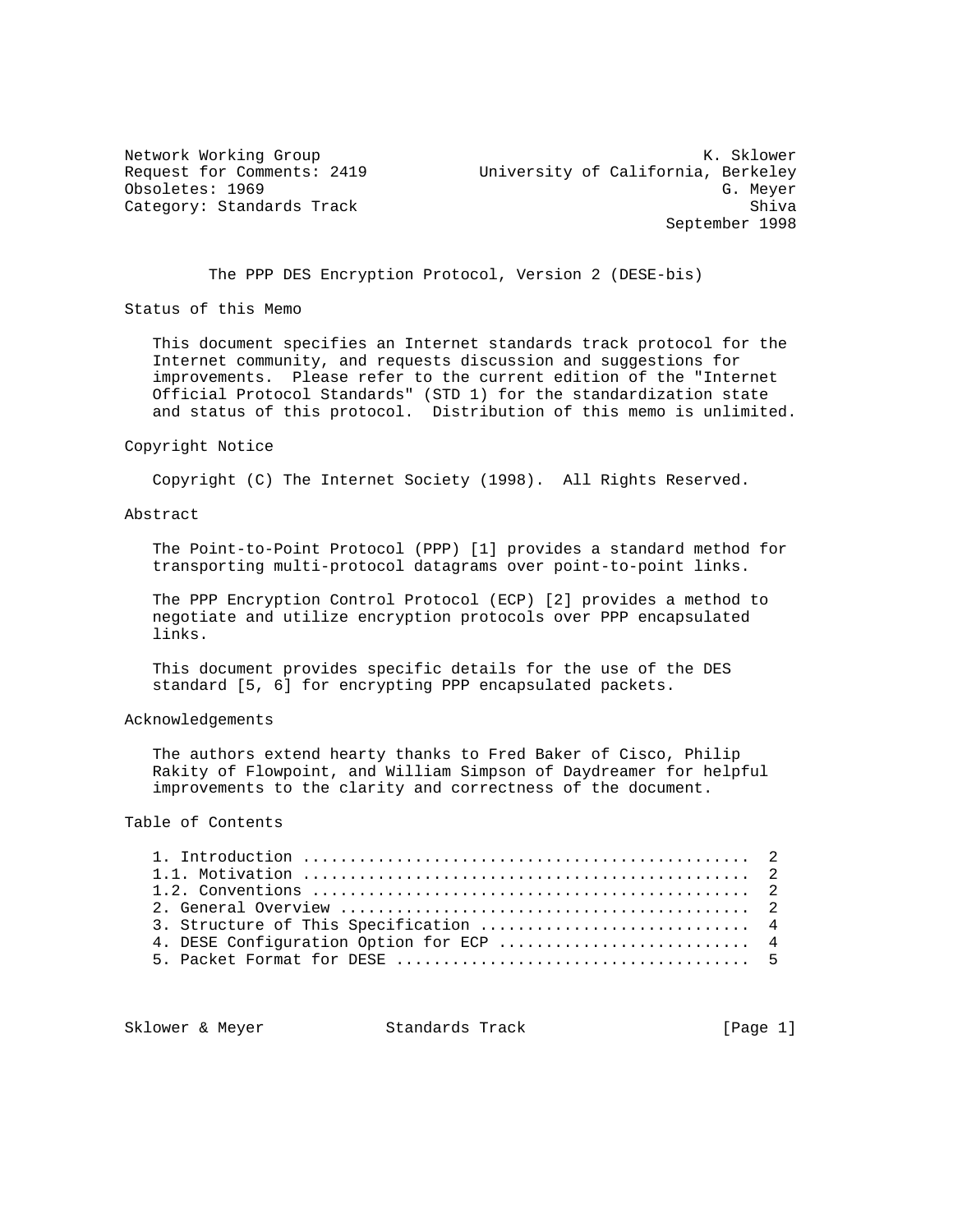| 6.2. Generation of the Ciphertext | $\overline{8}$ |
|-----------------------------------|----------------|
|                                   | $\overline{8}$ |
| 6.4. Recovery after Packet Loss   | $\mathsf{R}$   |
|                                   | 9              |
|                                   | $\overline{9}$ |
|                                   | 9              |
|                                   | $\overline{9}$ |
|                                   |                |
|                                   | $\overline{9}$ |
|                                   | 1 N            |
|                                   |                |
|                                   |                |
|                                   |                |

# 1. Introduction

## 1.1. Motivation

 The purpose of this memo is two-fold: to show how one specifies the necessary details of a "data" or "bearer" protocol given the context of the generic PPP Encryption Control Protocol, and also to provide at least one commonly-understood means of secure data transmission between PPP implementations.

 The DES encryption algorithm is a well studied, understood and widely implemented encryption algorithm. The DES cipher was designed for efficient implementation in hardware, and consequently may be relatively expensive to implement in software. However, its pervasiveness makes it seem like a reasonable choice for a "model" encryption protocol.

 Source code implementing DES in the "Electronic Code Book Mode" can be found in [7]. US export laws forbid the inclusion of compilation-ready source code in this document.

## 1.2. Conventions

 The key words "MUST", "MUST NOT", "REQUIRED", "SHALL", "SHALL NOT", "SHOULD", "SHOULD NOT", "RECOMMENDED", "MAY", and "OPTIONAL" in this document are to be interpreted as described in RFC 2119 [8].

## 2. General Overview

 The purpose of encrypting packets exchanged between two PPP implementations is to attempt to insure the privacy of communication conducted via the two implementations. The encryption process depends on the specification of an encryption algorithm and a shared

Sklower & Meyer Standards Track [Page 2]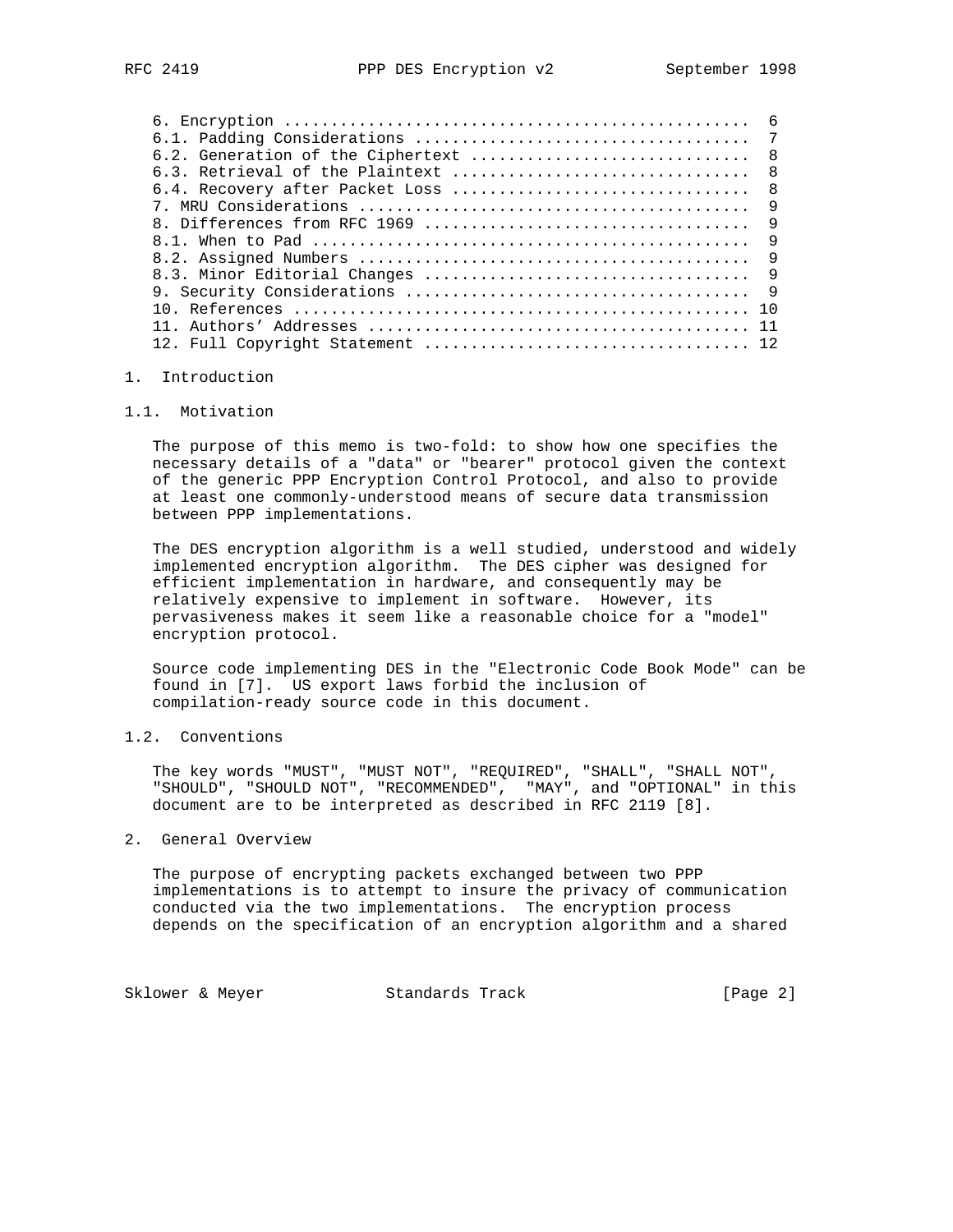secret (usually involving at least a key) between the sender and receiver.

 Generally, the encryptor will take a PPP packet including the protocol field, apply the chosen encryption algorithm, place the resulting cipher text (and in this specification, an explicit sequence number) in the information field of another PPP packet. The decryptor will apply the inverse algorithm and interpret the resulting plain text as if it were a PPP packet which had arrived directly on the interface.

 The means by which the secret becomes known to both communicating elements is beyond the scope of this document; usually some form of manual configuration is involved. Implementations might make use of PPP authentication, or the EndPoint Identifier Option described in PPP Multilink [3], as factors in selecting the shared secret. If the secret can be deduced by analysis of the communication between the two parties, then no privacy is guaranteed.

 While the US Data Encryption Standard (DES) algorithm [5, 6] provides multiple modes of use, this specification selects the use of only one mode in conjunction with the PPP Encryption Control Protocol (ECP): the Cipher Block Chaining (CBC) mode. In addition to the US Government publications cited above, the CBC mode is also discussed in [7], although no C source code is provided for it per se.

 The initialization vector for this mode is deduced from an explicit 64-bit nonce, which is exchanged in the clear during the negotiation phase. The 56-bit key required by all DES modes is established as a shared secret between the implementations.

 One reason for choosing the chaining mode is that it is generally thought to require more computation resources to deduce a 64 bit key used for DES encryption by analysis of the encrypted communication stream when chaining mode is used, compared with the situation where each block is encrypted separately with no chaining. Certainly, identical sequences of plaintext will produce different ciphers when chaining mode is in effect, thus complicating analysis.

 However, if chaining is to extend beyond packet boundaries, both the sender and receiver must agree on the order the packets were encrypted. Thus, this specification provides for an explicit 16 bit sequence number to sequence decryption of the packets. This mode of operation even allows recovery from occasional packet loss; details are also given below.

Sklower & Meyer Standards Track [Page 3]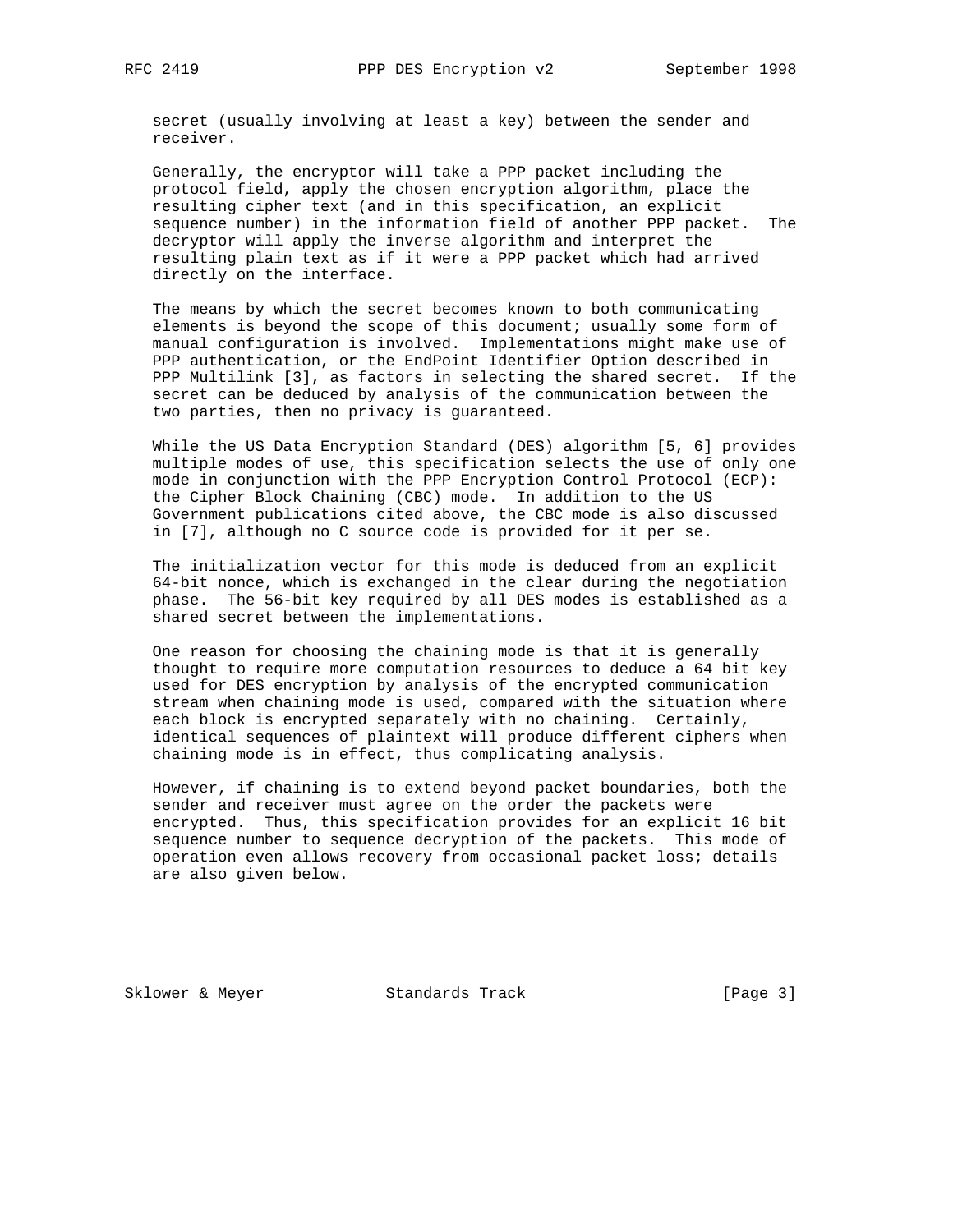- 
- 3. Structure of This Specification

 The PPP Encryption Control Protocol (ECP), provides a framework for negotiating parameters associated with encryption, such as choosing the algorithm. It specifies the assigned numbers to be used as PPP protocol numbers for the "data packets" to be carried as the associated "data protocol", and describes the state machine.

 Thus, a specification for use in that matrix need only describe any additional configuration options required to specify a particular algorithm, and the process by which one encrypts/decrypts the information once the Opened state has been achieved.

4. DESE Configuration Option for ECP

### Description

 The ECP DESE Configuration Option indicates that the issuing implementation is offering to employ this specification for decrypting communications on the link, and may be thought of as a request for its peer to encrypt packets in this manner.

 The ECP DESE Configuration Option has the following fields, which are transmitted from left to right:

Figure 1: ECP DESE Configuration Option

| 0 1 2 3 4 5 6 7 8 9 0 1 2 3 4 5 6 7 8 9 0 1 2 3 4 5 6 7 8 9 0 1 |                 |  |  |  |  |  |  |                                           |  |  |  |  |  |  |  |  |  |  |  |  |  |  |  |  |  |  |  |  |
|-----------------------------------------------------------------|-----------------|--|--|--|--|--|--|-------------------------------------------|--|--|--|--|--|--|--|--|--|--|--|--|--|--|--|--|--|--|--|--|
|                                                                 |                 |  |  |  |  |  |  |                                           |  |  |  |  |  |  |  |  |  |  |  |  |  |  |  |  |  |  |  |  |
|                                                                 | Type = 3 length |  |  |  |  |  |  | Initial Nonce<br>the contract of the con- |  |  |  |  |  |  |  |  |  |  |  |  |  |  |  |  |  |  |  |  |
|                                                                 |                 |  |  |  |  |  |  |                                           |  |  |  |  |  |  |  |  |  |  |  |  |  |  |  |  |  |  |  |  |

## Type

 Type = 3, to indicate the DESE-bis protocol. The former value 1 indicating the previous DESE specification is deprecated, i.e. systems implementing this specification MUST NOT offer the former value 1 in a configure-request and MUST configure-reject the former value on receipt of a configure-request containing it.

Length

10

Sklower & Meyer Standards Track [Page 4]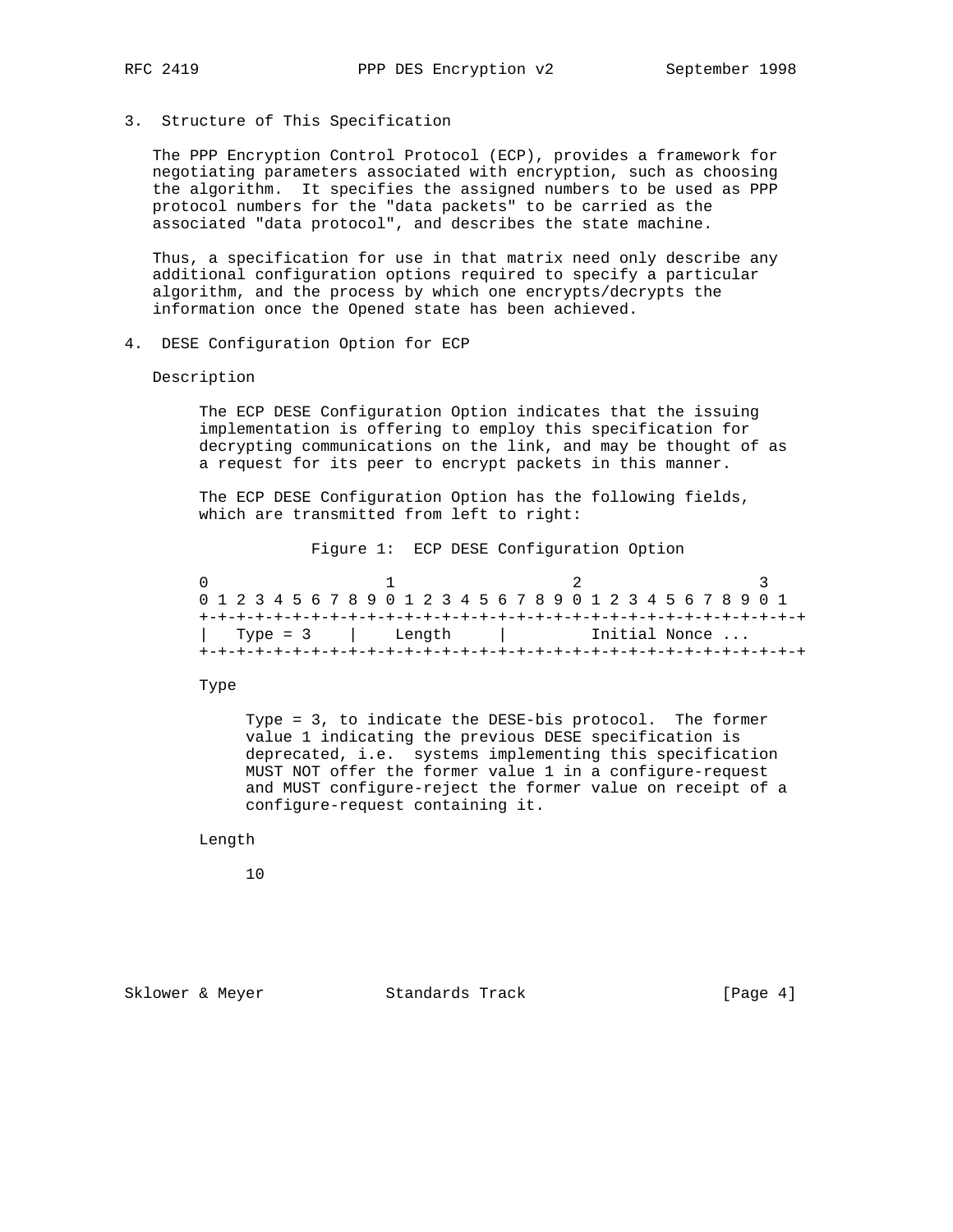## Initial Nonce

 This field is an 8 byte quantity which is used by the peer implementation to encrypt the first packet transmitted after the sender reaches the opened state.

 To guard against replay attacks, the implementation SHOULD offer a different value during each ECP negotiation. An example might be to use the number of seconds since Jan 1st, 1970 (GMT/UT) in the upper 32 bits, and the current number of nanoseconds relative to the last second mark in the lower 32 bits.

 Its formulaic role is described in the Encryption section below.

5. Packet Format for DESE

#### Description

The DESE packets themselves have the following fields:

Figure 2: DES Encryption Protocol Packet Format

| 0 1 2 3 4 5 6 7 8 9 0 1 2 3 4 5 6 7 8 9 0 1 2 3 4 5 6 7 8 9 0 1 |                              |  |  |  |  |  |  |  |         |  |                                     |  |  |            |  |  |  |  |      |  |  |  |             |  |  |  |  |  |  |  |  |  |  |  |
|-----------------------------------------------------------------|------------------------------|--|--|--|--|--|--|--|---------|--|-------------------------------------|--|--|------------|--|--|--|--|------|--|--|--|-------------|--|--|--|--|--|--|--|--|--|--|--|
|                                                                 |                              |  |  |  |  |  |  |  |         |  | +-+-+-+-+-+-+-+-+-+-+-+-+-+-+-+-+-+ |  |  |            |  |  |  |  |      |  |  |  |             |  |  |  |  |  |  |  |  |  |  |  |
| Address                                                         |                              |  |  |  |  |  |  |  | Control |  |                                     |  |  |            |  |  |  |  | 0000 |  |  |  | Protocol ID |  |  |  |  |  |  |  |  |  |  |  |
|                                                                 |                              |  |  |  |  |  |  |  |         |  |                                     |  |  |            |  |  |  |  |      |  |  |  |             |  |  |  |  |  |  |  |  |  |  |  |
|                                                                 | Seq. No. High   Seq. No. Low |  |  |  |  |  |  |  |         |  |                                     |  |  | Ciphertext |  |  |  |  |      |  |  |  |             |  |  |  |  |  |  |  |  |  |  |  |
|                                                                 |                              |  |  |  |  |  |  |  |         |  |                                     |  |  |            |  |  |  |  |      |  |  |  |             |  |  |  |  |  |  |  |  |  |  |  |

Address and Control

 These fields MUST be present unless the PPP Address and Control Field Compression option (ACFC) has been negotiated.

Protocol ID

 The value of this field is 0x53 or 0x55; the latter indicates that ciphertext includes headers for the Multilink Protocol, and REQUIRES that the Individual Link Encryption Control Protocol has reached the opened state. The leading zero MAY be absent if the PPP Protocol Field Compression option (PFC) has been negotiated.

Sklower & Meyer Standards Track [Page 5]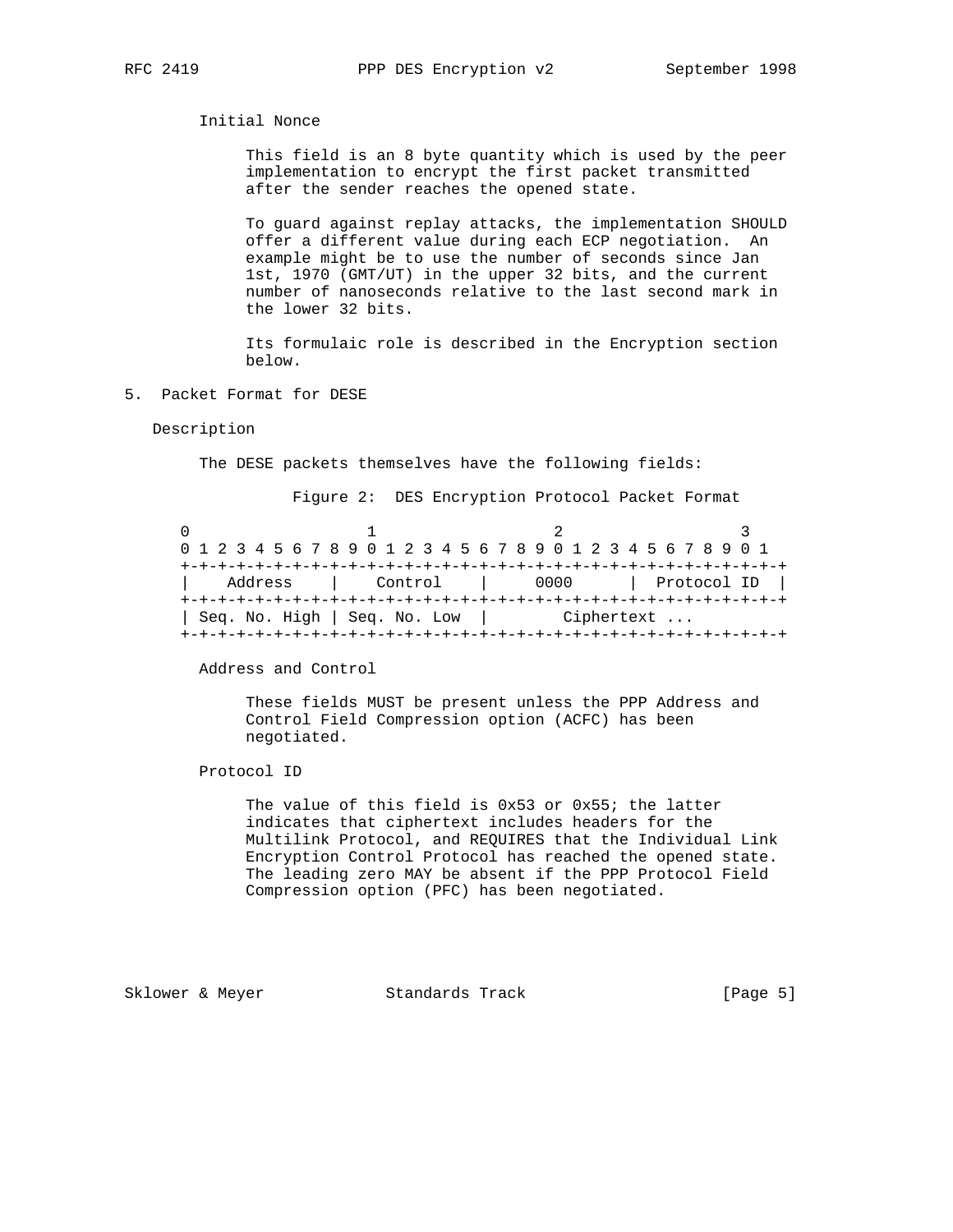### Sequence Number

 These 16-bit numbers are assigned by the encryptor sequentially starting with 0 (for the first packet transmitted once ECP has reached the opened state.

## Ciphertext

 The generation of this data is described in the next section.

6. Encryption

 Once the ECP has reached the Opened state, the sender MUST NOT apply the encryption procedure to LCP packets nor ECP packets.

 If the async control character map option has been negotiated on the link, the sender applies mapping after the encryption algorithm has been run.

 The encryption algorithm is generally to pad the Protocol and Information fields of a PPP packet to some multiple of 8 bytes, and apply DES in Chaining Block Cipher mode with a 56-bit key K.

 There are a lot of details concerning what constitutes the Protocol and Information fields, in the presence or non-presence of Multilink, and whether the ACFC and PFC options have been negotiated, and the sort of padding chosen.

 Regardless of whether ACFC has been negotiated on the link, the sender applies the encryption procedure to only that portion of the packet excluding the address and control field.

 If the Multilink Protocol has been negotiated and encryption is to be construed as being applied to each link separately, then the encryption procedure is to be applied to the (possibly extended) protocol and information fields of the packet in the Multilink Protocol.

 If the Multilink Protocol has been negotiated and encryption is to be construed as being applied to the bundle, then the multilink procedure is to be applied to the resulting DESE packets.

Sklower & Meyer Standards Track [Page 6]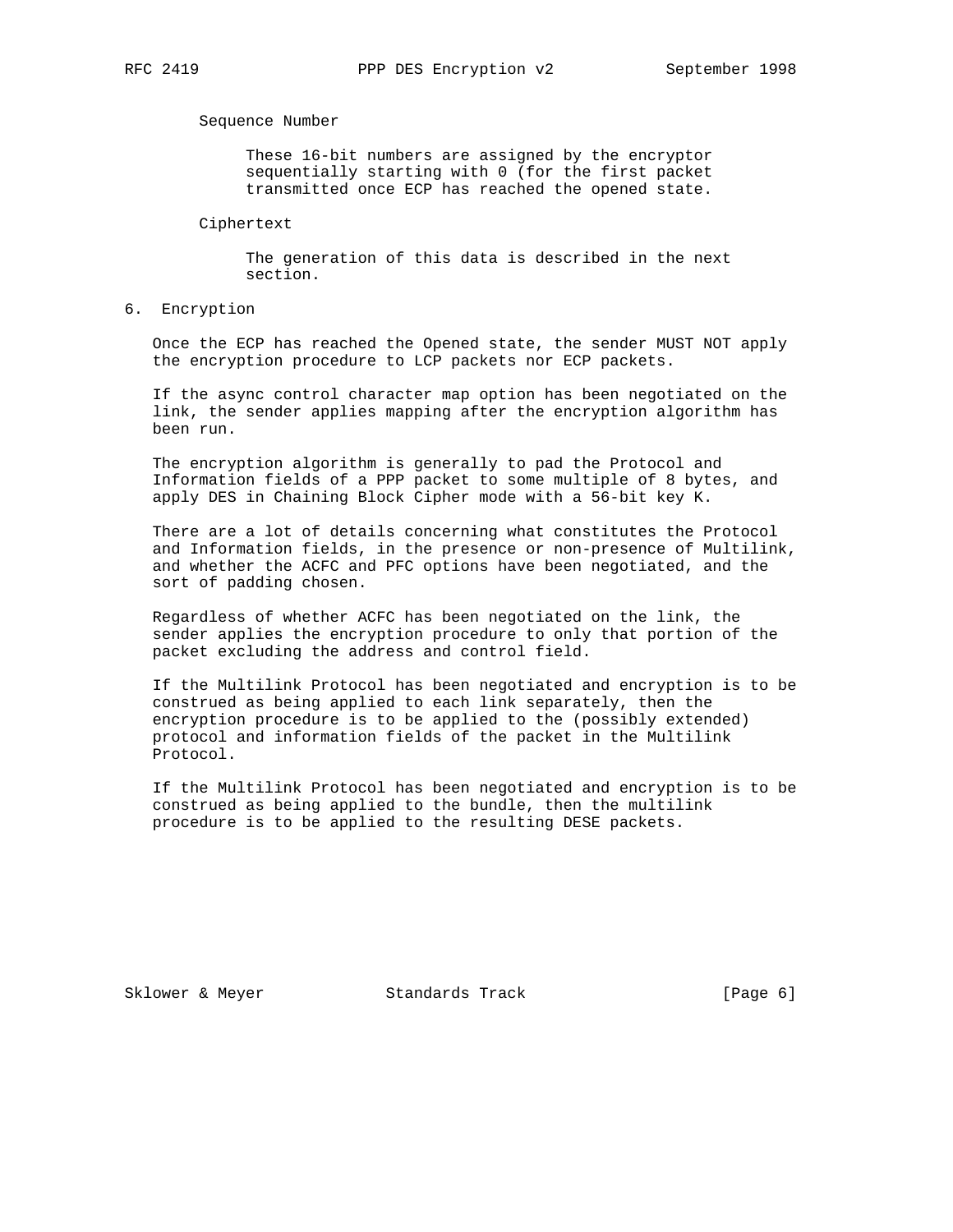## 6.1. Padding Considerations

 Since the DES algorithm operates on blocks of 8 octets, plain text packets which are of length not a multiple of 8 octets must be padded. This can be injurious to the interpretation of some protocols which do not contain an explicit length field in their protocol headers.

 Since there is no standard directory of protocols which are susceptible to corruption through padding, this can lead to confusion over which protocols should be protected against padding-induced corruption. Consequently, this specification requires that the unambiguous technique described below MUST be applied to ALL plain text packets.

 The method of padding is based on that described for the LCP Self- Describing-Padding (SDP) option (as defined in RFC 1570 [4]), but differs in two respects: first, maximum-pad value is fixed to be 8, and second, the method is to be applied to ALL packets, not just "specifically identified protocols".

 Plain text which is not a multiple of 8 octets long MUST be padded prior to encrypting the plain text with sufficient octets in the sequence of octets  $1, 2, 3... 7$  to make the plain text a multiple of 8 octets.

 Plain text which is already a multiple of 8 octets may require padding with a further 8 octets (1, 2, 3 ... 8). These additional octets MUST be appended prior to encrypting the plain text if the last octet of the plain text has a value of 1 through 8, inclusive.

 After the peer has decrypted the cipher text, it strips off the Self-Describing-Padding octets, to recreate the original plain text.

 Note that after decrypting, only the content of the last octet need be examined to determine how many pad bytes should be removed. However, the peer SHOULD discard the frame if all the octets forming the padding do not match the scheme just described.

 The padding operation described above is performed independently of whether or not the LCP Self-Describing-Padding (SDP) option has been negotiated. If it has, SDP would be applied to the packet as a whole after it had been ciphered and after the Encryption Protocol Identifiers had been prepended.

Sklower & Meyer Standards Track [Page 7]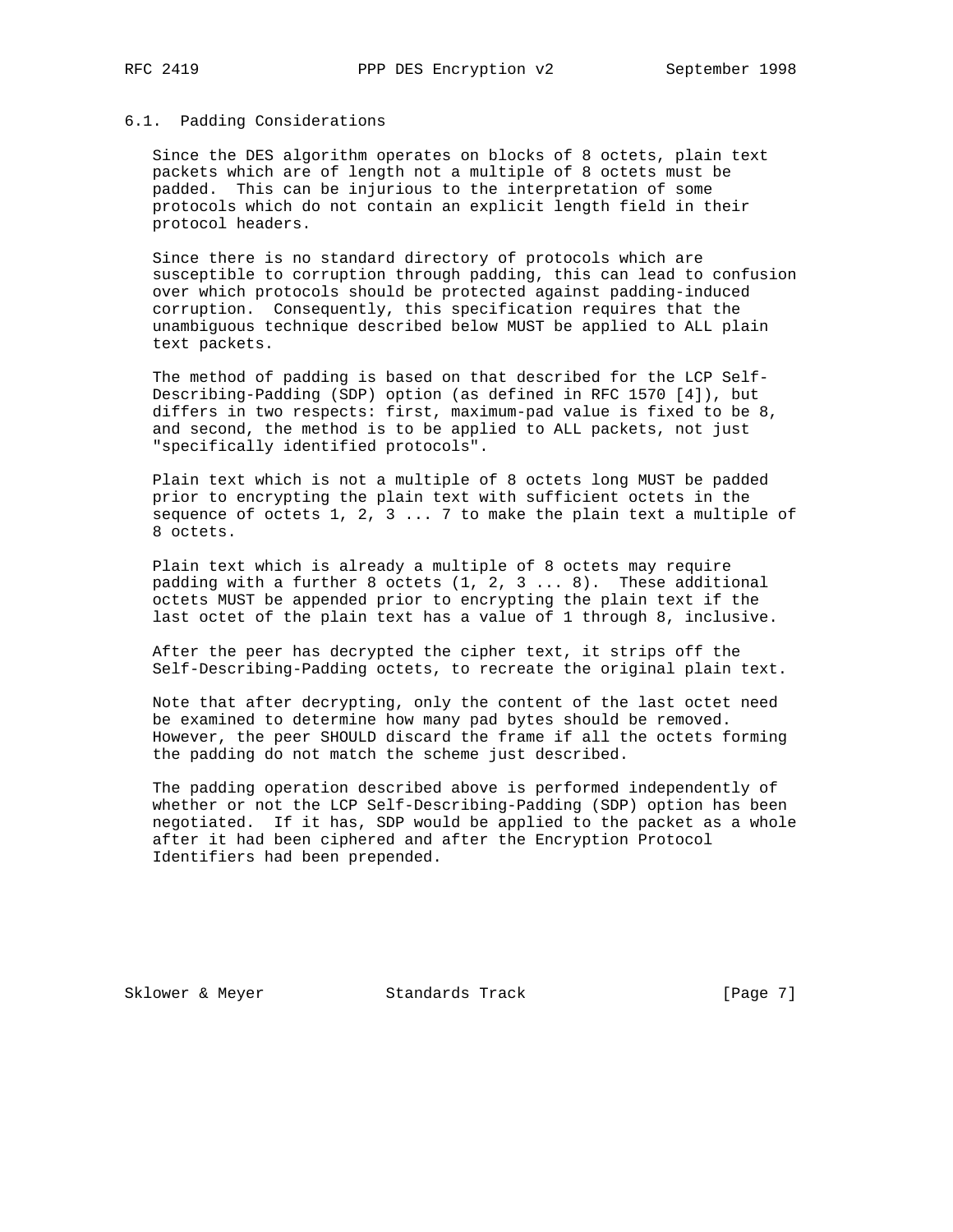## 6.2. Generation of the Ciphertext

 In this discussion, E[k] will denote the basic DES cipher determined by a 56-bit key k acting on 64 bit blocks. and D[k] will denote the corresponding decryption mechanism. The padded plaintext described in the previous section then becomes a sequence of 64 bit blocks P[i] (where i ranges from  $1$  to n). The circumflex character  $(^{\wedge})$  represents the bit-wise exclusive-or operation applied to 64-bit blocks.

 When encrypting the first packet to be transmitted in the opened state let  $C[0]$  be the result of applying  $E[k]$  to the Initial Nonce received in the peer's ECP DESE option; otherwise let C[0] be the final block of the previously transmitted packet.

The ciphertext for the packet is generated by the iterative process

 $C[i] = E[k](P[i] \wedge C[i-1])$ 

for i running between 1 and n.

## 6.3. Retrieval of the Plaintext

 When decrypting the first packet received in the opened state, let  $C[0]$  be the result of applying  $E[k]$  to the Initial Nonce transmitted in the ECP DESE option. The first packet will have sequence number zero. For subsequent packets, let C[0] be the final block of the previous packet in sequence space. Decryption is then accomplished by

 $P[i] = C[i-1]$  ^  $D[k](C[i]),$ 

for i running between 1 and n.

### 6.4. Recovery after Packet Loss

 Packet loss is detected when there is a discontinuity in the sequence numbers of consecutive packets. Suppose packet number N - 1 has an unrecoverable error or is otherwise lost, but packets  $N$  and  $N + 1$  are received correctly.

 Since the algorithm in the previous section requires C[0] for packet N to be C[last] for packet  $N - 1$ , it will be impossible to decode packet N. However, all packets N + 1 and following can be decoded in the usual way, since all that is required is the last block of ciphertext of the previous packet (in this case packet N, which WAS received).

Sklower & Meyer Standards Track [Page 8]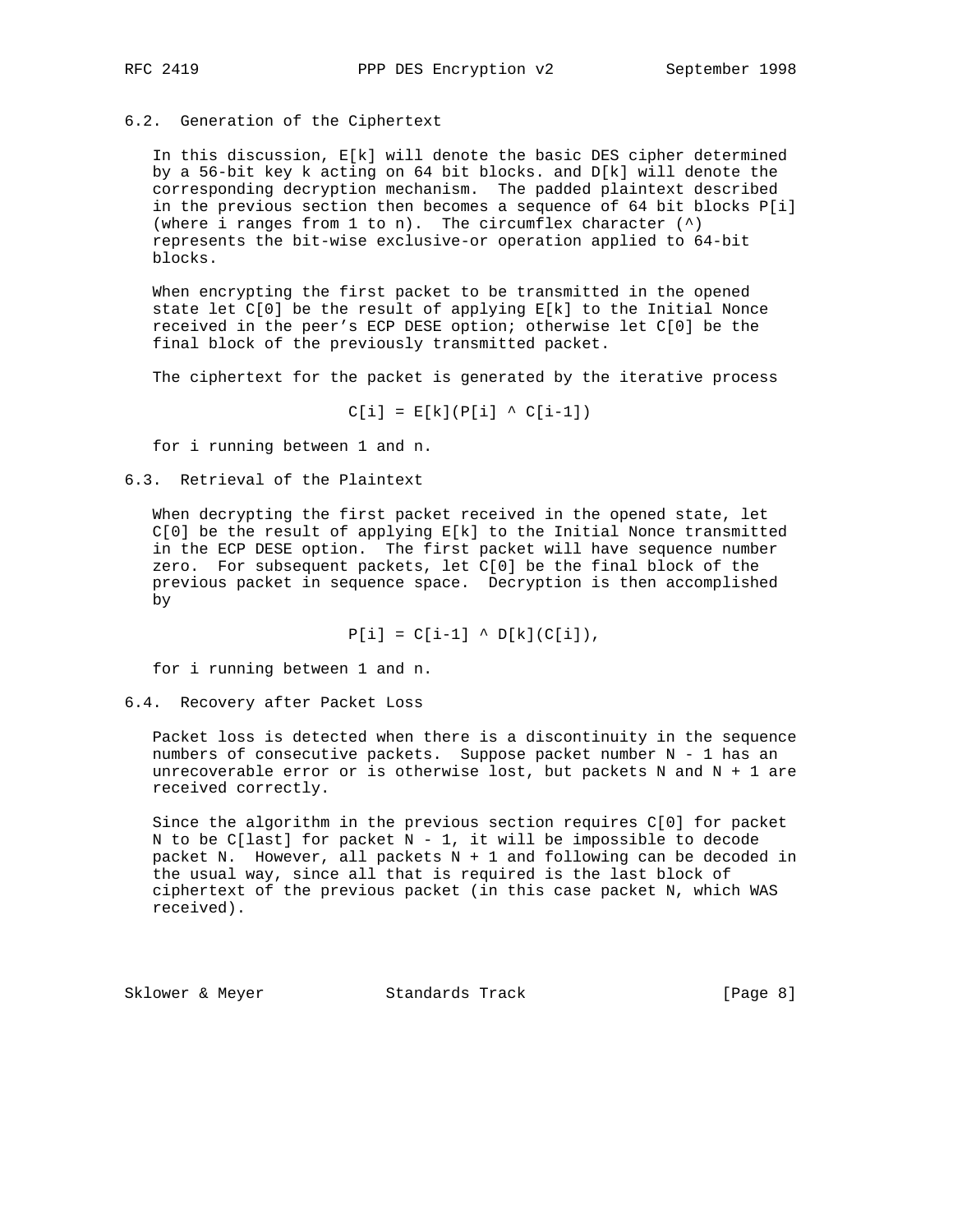### 7. MRU Considerations

 Because padding can occur, and because there is an additional protocol field in effect, implementations should take into account the growth of the packets. As an example, if PFC had been negotiated, and if the MRU before had been exactly a multiple of 8, then the plaintext resulting combining a full sized data packets with a one byte protocol field would require an additional 7 bytes of padding, and the sequence number would be an additional 2 bytes so that the information field in the DESE protocol is now 10 bytes larger than that in the original packet. Because the convention is that PPP options are independent of each other, negotiation of DESE does not, by itself, automatically increase the MRU value.

## 8. Differences from RFC 1969

## 8.1. When to Pad

 In RFC 1969, the method of Self-Describing Padding was not applied to all packets transmitted using DESE. Following the method of the SDP option itself, only "specifically identified protocols", were to be padded. Protocols with an explicit length identifier were exempt. (Examples included non-VJ-compressed IP, XNS, CLNP).

In this speficiation, the method is applied to ALL packets.

 Secondly, this specification is clarified as being completely independent of the Self-Describing-Padding option for PPP, and fixes the maximum number of padding octets as 8.

### 8.2. Assigned Numbers

 Since this specification could theoretically cause misinterpretation of a packet transmitted according to the previous specification, a new type field number has been assigned for the DESE-bis protocol

## 8.3. Minor Editorial Changes

 This specification has been designated a standards track document. Some other language has been changed for greater clarity.

## 9. Security Considerations

 This proposal is concerned with providing confidentiality solely. It does not describe any mechanisms for integrity, authentication or nonrepudiation. It does not guarantee that any message received has not been modified in transit through replay, cut-and-paste or active

Sklower & Meyer Standards Track [Page 9]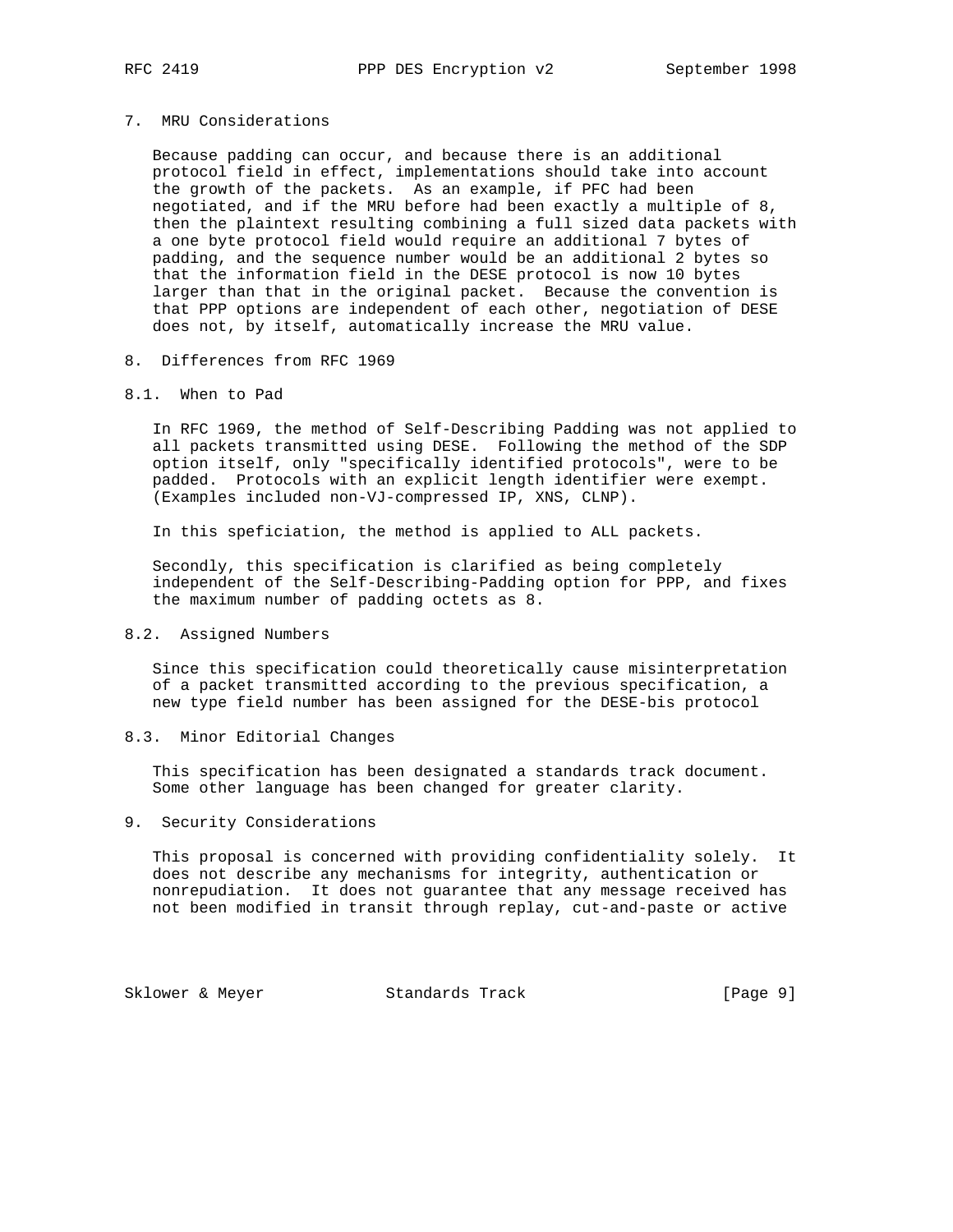tampering. It does not provide authentication of the source of any packet received, or protect against the sender of any packet denying its authorship.

 This proposal relies on exterior and unspecified methods for authentication and retrieval of shared secrets. It proposes no new technology for privacy, but merely describes a convention for the application of the DES cipher to data transmission between PPP implementation.

 Any methodology for the protection and retrieval of shared secrets, and any limitations of the DES cipher are relevant to the use described here.

10. References

- [1] Simpson, W., Editor, "The Point-to-Point Protocol (PPP)", STD 51, RFC 1661, July 1994.
- [2] Meyer, G., "The PPP Encryption Protocol (ECP)", RFC 1968, June 1996.
- [3] Sklower, K., Lloyd, B., McGregor, G., Carr, D., and T. Coradetti, "The PPP Multilink Protocol (MP)", RFC 1990, August 1996.
- [4] Simpson, W., Editor, "PPP LCP Extensions", RFC 1570, January 1994.
- [5] National Bureau of Standards, "Data Encryption Standard", FIPS PUB 46 (January 1977).
- [6] National Bureau of Standards, "DES Modes of Operation", FIPS PUB 81 (December 1980).
- [7] Schneier, B., "Applied Cryptography Protocols Algorithms, and source code in C", John Wiley & Sons, Inc. 1994. There is an errata associated with the book, and people can get a copy by sending e-mail to schneier@counterpane.com.
- [8] Bradner, S., "Key words for use in RFCs to Indicate Requirement Levels", BCP 14, RFC 2119, March 1997.

Sklower & Meyer Standards Track [Page 10]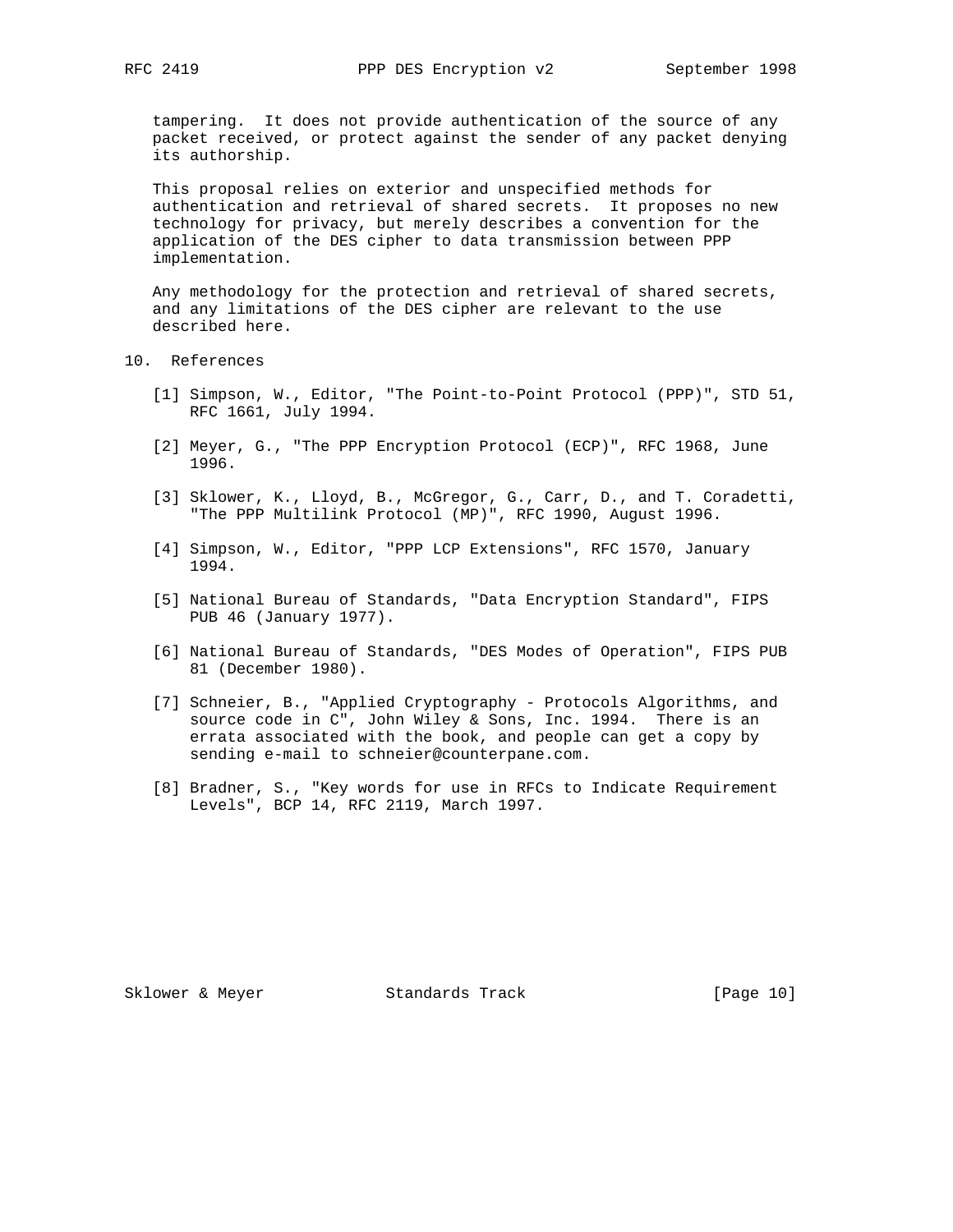# 11. Authors' Addresses

 Keith Sklower Computer Science Department 339 Soda Hall, Mail Stop 1776 University of California Berkeley, CA 94720-1776

 Phone: (510) 642-9587 EMail: sklower@CS.Berkeley.EDU

 Gerry M. Meyer Cisco Systems Ltd. Bothwell House, Pochard Way, Strathclyde Business Park, Bellshill, ML4 3HB Scotland, UK

 Phone: (UK) (pending) Fax: (UK) (pending) Email: gemeyer@cisco.com

Sklower & Meyer Standards Track [Page 11]